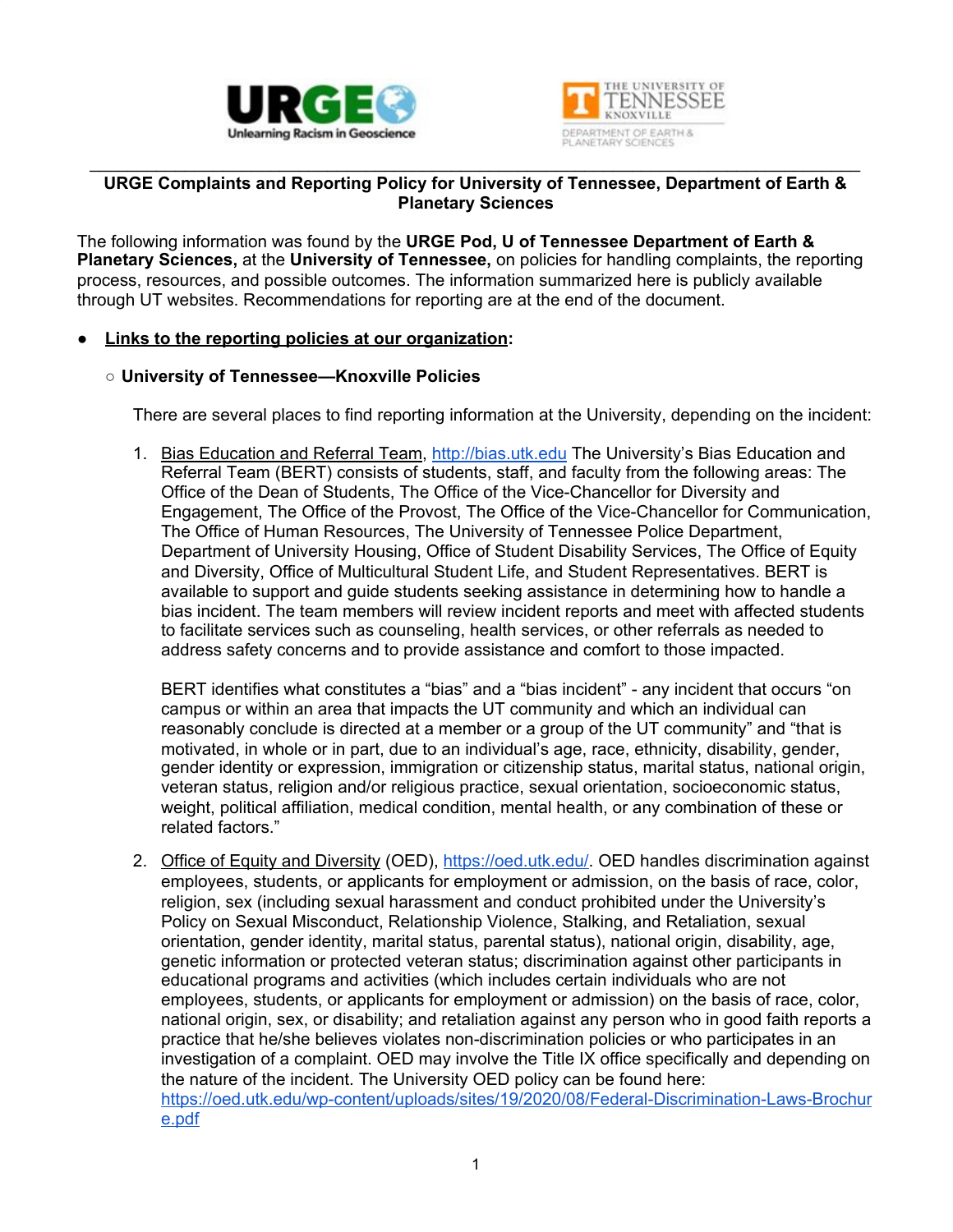- 3. Office of Ombuds Services, [https://ombuds.utk.edu/.](https://ombuds.utk.edu/) This office serves as an independent, impartial, *confidential*, and informal resource for University employees—both faculty and staff—as well as graduate students. The Ombuds is not required to share their conversations with anyone else, and not required to engage in formal Faculty Senate, Graduate School, Human Resources, Office of Diversity and Equity, or any other grievance processes. The Ombuds is independent from other formal organizational structures within the University.
- 4. Office of Student Conduct & Community Standards (SCCS), <https://studentconduct.utk.edu/>. SCCS investigates and adjudicates alleged violations of the Student Code of [Conduct,](https://studentconduct.utk.edu/wp-content/uploads/sites/53/2018/07/Fall-2020-StudentCodeOfConductBook-FINAL.pdf) which includes behavioral misconduct, academic misconduct, student organization misconduct, and Title IX policy violations. Students are responsible for conducting themselves in a lawful manner as well as in compliance with University rules and policies. In addition, the University has developed a set of aspirational goals titled, *Principles of Civility and [Community](https://civility.utk.edu/principles/)*, which encourages all members of the University community to foster a learning environment where diversity is valued, respected, and celebrated. Students who engage in conduct that is inconsistent with the Code are subject to University disciplinary action, called the student conduct process, which is educational in nature and centered around student development. The community has the opportunity to report incidents or possible violations to the University in a couple of different ways; violations include misconduct, academic dishonesty, and bias: <https://studentconduct.utk.edu/reporting/>
- 5. University of Tennessee Police Department (UTPD) or Knoxville Police Department (KPD), <https://utpolice.utk.edu/> If a person feels threatened or is in immediate danger (i.e., a hate crime), then they call 911. A hate crime, also known as a bias crime, is a criminal offense committed against a person, property, or society that is motivated, in whole or in part, by the offender's bias against a race, religion, disability, sexual orientation, or ethnicity/national origin: <https://utpolice.utk.edu/crime-information/bias-based-crimes/> The UTPD investigates all reported bias-based crimes. UTPD has the primary responsibility for safety of all UT-owned property, including academic buildings, residence halls, and green spaces on campus. UTPD responds to active calls for service and conducts routine patrol functions on UT property. UTPD is responsible for crime reports and crime statistics that occur on UT property. In contrast, KPD has the primary responsibility for crimes that occur on non-campus property and all non-UT nearby properties. KPD is responsible for crime reports and statistics that occur on non-campus property in the city of Knoxville.

## **○ Department of Earth and Planetary Sciences Policy**

The expectation is that reporting incidents would be done following University guidelines and policies. As such, there is no formal (i.e., written) policy for reporting at the Department level, such as in the Bylaws. However, an informal procedure has been described orally to incoming students and faculty that involves notifying a Supervisor (e.g., faculty advisor, instructor), the Department Head, Associate Head, and/or Director of Graduate Studies, if appropriate. If these avenues for reporting are inadequate or inappropriate, then a person can report to the College (e.g., Associate Dean for Human Resources, Dean, etc.) or to another level within the University system, as described above.

 $\triangleright$  The Pod identified this as a weakness and area where improvements could be made within the department, not only in formalizing reporting procedures but also by providing an anonymous online reporting tool. Recommendations are provided at the end of this document.

#### **○ Are reports made publicly available?**

Incident reports and statistics are available for the University through several avenues: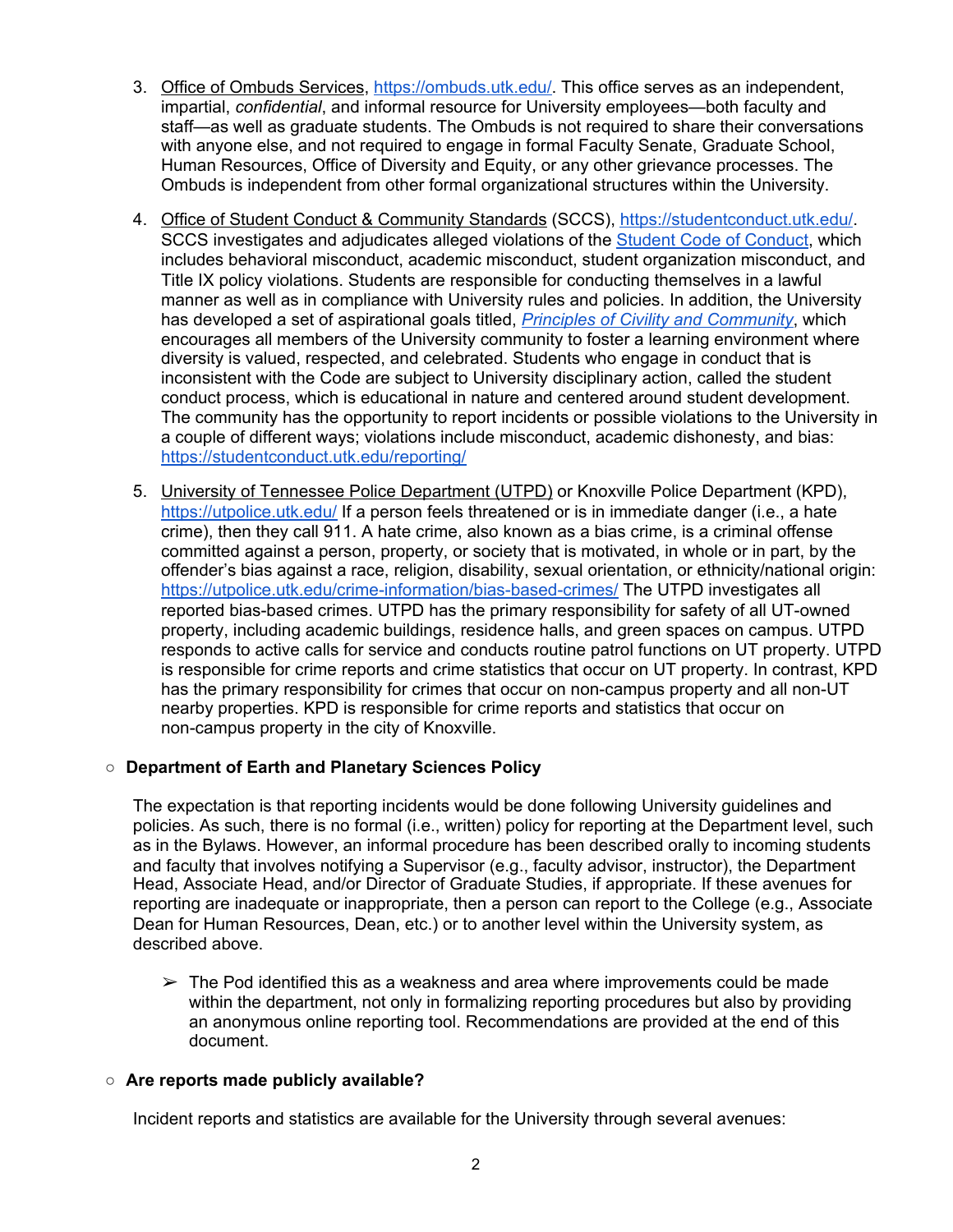- 1. The Bias Education and Referral Team (BERT) publishes numbers and types of bias incidents at the University each year, <https://bias.utk.edu/category/incidents-data-reports/>
- 2. The Division of Diversity and Engagement, which is the administrative home of two offices, several commissions, and the Council on Diversity and Interculturalism, produces several reports, including for university-related activities associated with Diversity and Engagement, <https://diversity.utk.edu/reporting-offices-and-committees/>
- 3. UTPD publishes a crime log of Clery crimes, and reports data on bias-based crimes: <https://clery.utk.edu/crime-log/>
- 4. The Title IX office issues reports, <https://titleix.utk.edu/about-the-office-of-title-ix/documents-archive/>

# **○ Are reporting policies regularly reviewed? What is the process for changing policy?**

Because of the various levels of reporting on campus, there are no specific details regarding the review of bias reporting policies or how to change a policy within each of the different organizations on campus. Changes and revisions would likely be done at higher administrative levels throughout the University System.

## ● **What mechanisms are available for reporting complaints, bias, microaggressions, harassment, and overt racism?**

# ○ **Who are the designated individuals/positions for reporting incidents?**

Any member of the University community or visitors to the University can report an incident.

There are several levels of reporting and positions, depending on the people *and* the incident:

- 1. Within the Department. This could include the person(s) reporting an incident and departmental leadership, if appropriate. Reporting could be done by email or in person. A 3rd-party could report the incident, on behalf of the impacted person(s). However, although confidentiality could be maintained, anonymity may be difficult if parties are identified and if true actions are to be taken. Leadership could handle the situation internally (by informing accuser(s) of a problem) or report to the College or elsewhere on campus.
- 2. Within the College. This could include the person(s) reporting an incident and College leadership (e.g., Dean, Associate Dean(s)). A 3rd-party could report the incident, on behalf of the impacted person(s). However, although confidentiality could be maintained, anonymity may be difficult if parties are identified and if true actions are taken.
- 3. Bias Education and Referral Team, [http://bias.utk.edu](http://bias.utk.edu/) The BERT website includes an online complaint form: [https://cm.maxient.com/reportingform.php?UnivofTennessee&layout\\_id=21](https://cm.maxient.com/reportingform.php?UnivofTennessee&layout_id=21) Complaints lodged to any of university departments and/or offices may be referred for further investigation, and as appropriate, to the UTPD and/or KPD. Various options for reporting are recommended:
	- a. If a person feels threatened or is in immediate danger (i.e., a hate crime), then they call 911.
	- b. A student should report incidents to 865-974-3179 and/or submit a Bias Incident [Reporting](https://cm.maxient.com/reportingform.php?UnivofTennessee&layout_id=21) [Form](https://cm.maxient.com/reportingform.php?UnivofTennessee&layout_id=21) if the threat is not immediate. They should contact OED (865-974-2498) for allegations of discrimination and/or harassment that occur within the classroom. Complaints may also be directed to the academic Dean of the appropriate College. They can also contact a person of authority with whom the student can speak honestly and openly, i.e., hall director,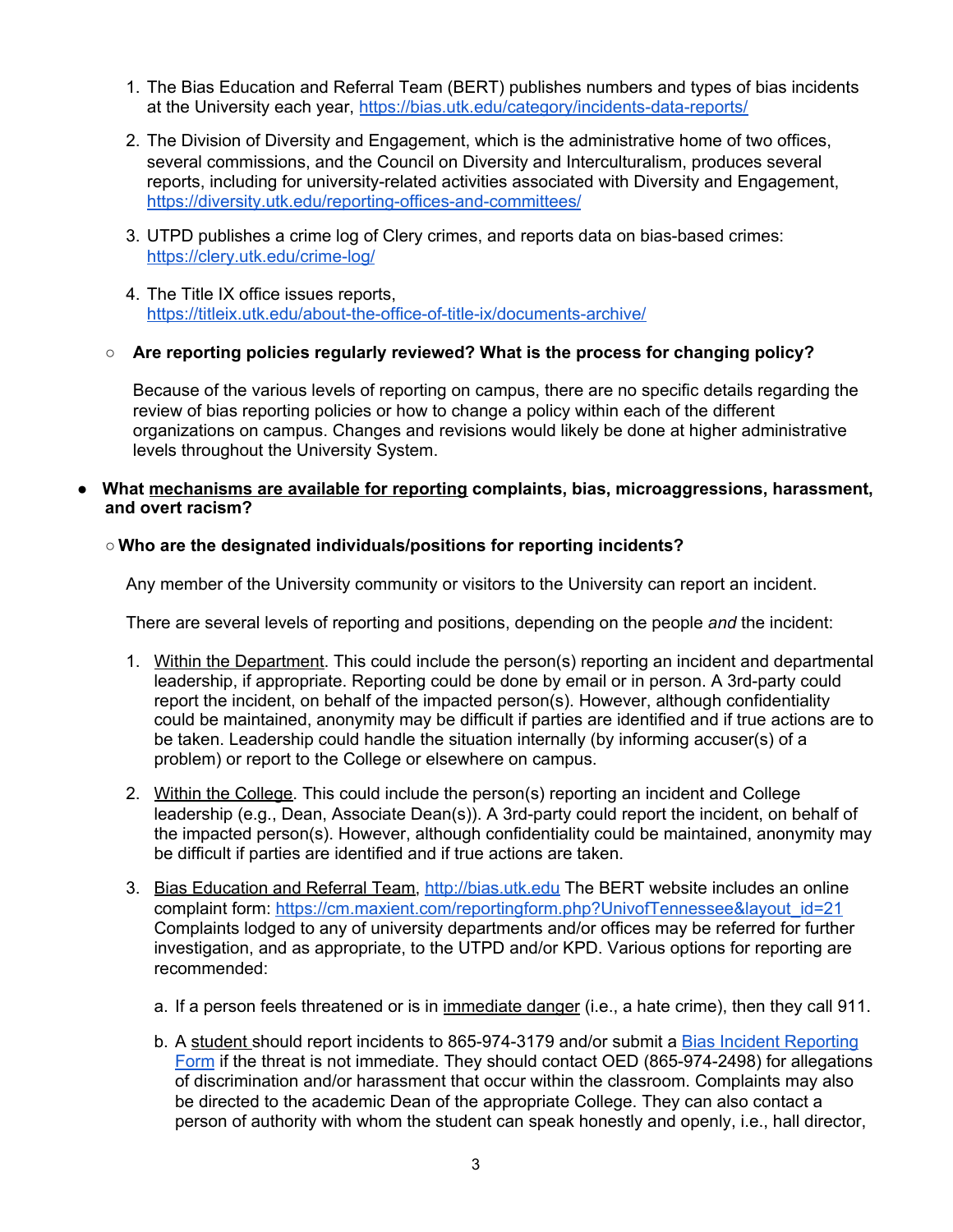professor, etc., if the student is not comfortable following the recommended procedures outlined above. Students involved in a process through SCCS do have a right to an Advisor being present (refer to [policy\)](https://studentconduct.utk.edu/wp-content/uploads/sites/53/2020/08/FUNDAMENTAL-RIGHTS-RESPONDENT-8-2020.pdf), but that is a right for the accused party.

- c. A faculty/staff employee is encouraged to submit a Bias [Incident](https://cm.maxient.com/reportingform.php?UnivofTennessee&layout_id=21) Report, as well. They should also initiate a complaint through OED (865-874-249), the Department of Human Resources (865-974-6642), and/or the Academic Dean of the appropriate College if the threat is not immediate. The individual may also consult her/his immediate supervisor or another person in authority within the Department. Complaints lodged in any of these offices will be referred for further investigation, and as appropriate to the University of Tennessee Police Department.
- 4. Office of Equity and Diversity (OED), [https://oed.utk.edu/.](https://oed.utk.edu/) Complaints of discrimination ([https://oed.utk.edu/complaints/\)](https://oed.utk.edu/complaints/) should be directed to the UT Knoxville Office of Equity and Diversity (OED), 1840 Melrose Ave., Knoxville, Tennessee 37996-3560, or by telephone (865-974-2498). Formal complaints must be in writing and filed within 300 days of the alleged discriminatory action.In certain circumstances, at the discretion of OED, complaints filed outside that time limit, or not submitted in writing, may be investigated. The form is here: [https://oed.utk.edu/wp-content/uploads/sites/19/2020/11/Complaint-Form-full-1.pdf.](https://oed.utk.edu/wp-content/uploads/sites/19/2020/11/Complaint-Form-full-1.pdf) Complainants who wish to file a complaint with an external agency to OED must be aware that each agency will have a time limit for reporting such a complaint. For example, THRC requires that discrimination complaints be filed within 180 days of the complained-of event. These limits usually run from the last date of unlawful harassment, not the date that the complaint is filed with the agency or resolved with the university.
- 5. Title IX Office, [https://titleix.utk.edu/.](https://titleix.utk.edu/) Bias incidents may also fall under the provision of Title IX (e.g., sexual harassment, sexual assault, dating and domestic violence, and stalking). The University does not discriminate on the basis of sex in our education programs or activities, including admissions and employment. Any incidents or inquiries about the application of Title IX or to make a report or a formal complaint that falls under the Title IX provisions should be directed to: Title IX Coordinator, 1817 Melrose Avenue, Knoxville, TN 37919, Telephone: 865-974-9600, Email: [titleix@utk.edu](mailto:titleix@utk.edu)
- 6. Office of Student Conduct & Community Standards (SCCS), [https://studentconduct.utk.edu/.](https://studentconduct.utk.edu/) If an act of bias is committed by a student, this is also a violation of the University's [Student](https://studentconduct.utk.edu/standards-of-conduct-overview/) Code of [Conduct](https://studentconduct.utk.edu/standards-of-conduct-overview/), and the individual(s) will be subject to disciplinary action by SCCS. The [Bias](https://cm.maxient.com/reportingform.php?UnivofTennessee&layout_id=21) [Incident](https://cm.maxient.com/reportingform.php?UnivofTennessee&layout_id=21) Report will alert the University to this incident and any possible violations.

### ○ **Who do in-person and online reports go to? Who has access to see reports? Can reports be made online? Where? Anonymously?**

The type of reporting, as described above, can be handled within a Department or at higher administrative levels within the University. The people who make reports and who have access to the reports will vary depending on the nature of the incident and individuals involved. Moreover, anonymity of individuals depends on the type of incident and where/how the reporting is done.

On the BERT Bias Incident [Reporting](https://cm.maxient.com/reportingform.php?UnivofTennessee&layout_id=21) Form (available at [http://bias.utk.edu](http://bias.utk.edu/) or by calling 865-974-3179), a name, email, phone number, or address are not required fields. It is possible to be anonymous as a reporter in the initial report. However, the form asks for specific information so that the incident can be investigated fully. If the process is handled by the OED or other offices at the University, then the respondent ("the accused") needs to be provided "enough information" to get a clear picture of the accusation, in order to respond fairly. The "information" will vary based on the circumstances of the incident. The BERT team refers incidents to the appropriate authority: OED, SCCS, UTPD, etc.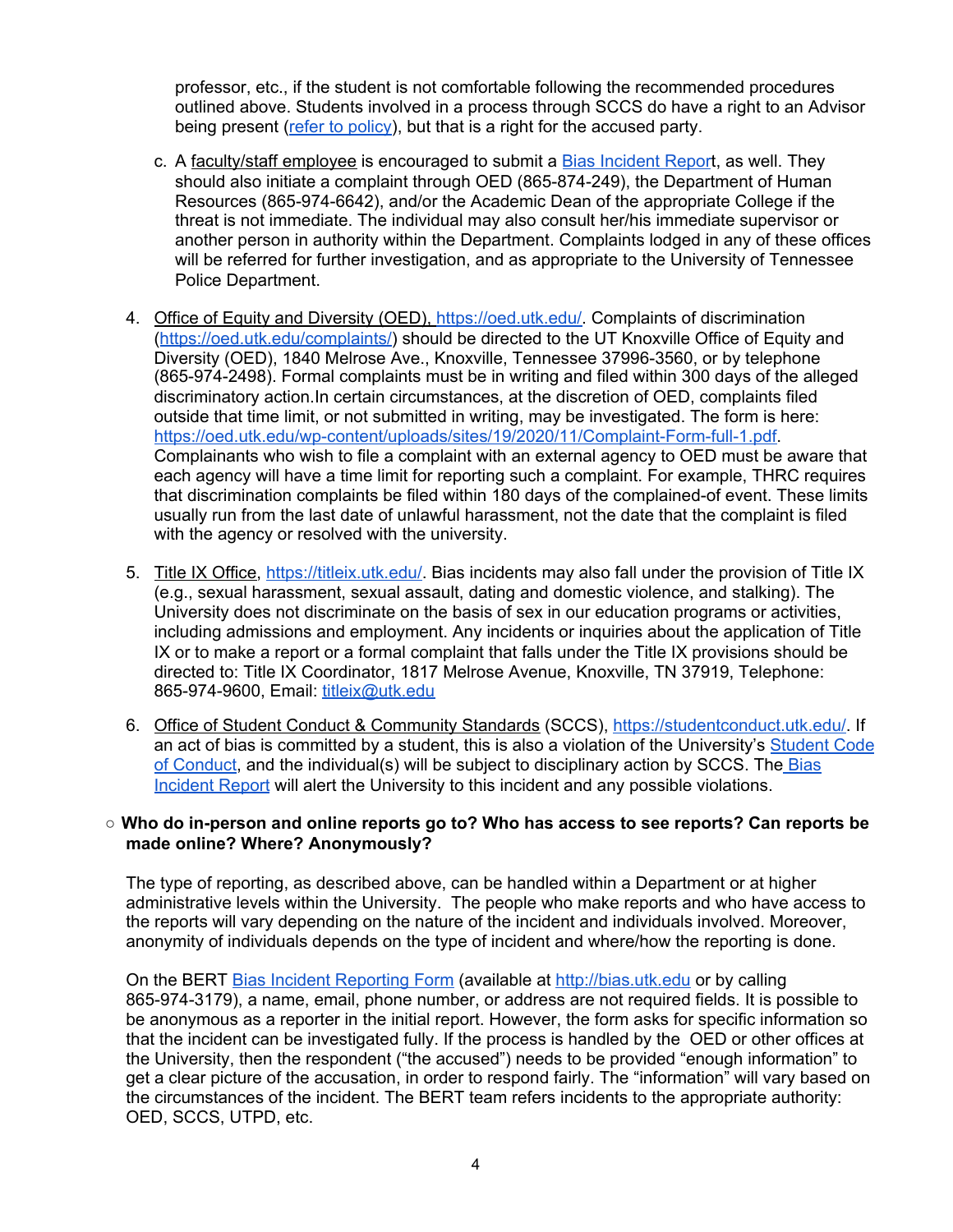Although every organization on campus should respect and maintain confidentiality with respect to incidents and persons involved, complete anonymity would only be possible through the Office of Ombuds Services, <https://ombuds.utk.edu/>.

Lastly, in the case of any incident that falls under the provision of Title IX, most people on campus are Mandatory Reporters ([https://oed.utk.edu/complaints/title-ix/\)](https://oed.utk.edu/complaints/title-ix/), in which case anonymity would almost certainly be difficult to maintain.

## ○ **Are police included in the process? When and how? Are individuals accompanied by an advocate or someone from the organization?**

If 911 is called because the threat is a hate crime or the bias incident is immediate, then UTPD and/or KPD would be involved directly and issue the report. UTPD and/or KPD may be brought into an incident investigation and/or the reporting procedures by any of the various organizations on campus (e.g., BERT, SCCS, OED).

### ● **What are the outcomes or consequences for reported individuals? Who decides the outcomes/consequences? What is the process?**

There are several outcomes and potential consequences, depending on the people *and* the incident. Outcome protocols, the review process, and even disciplinary actions differ for faculty and staff versus students.

Review Process: At UT, prior to any steps being taken against a reported individual, the first action taken would be to determine whether the bias is protected as **"freedom of speech"** (i.e., First Amendment rights). This evaluation is done by BERT, OED, SCCS, etc. and guidance would follow depending on the outcome of the review(s). If the incident is considered protected speech, then it is possible that no action will be taken against the offender or reported individual(s). For what constitutes free speech according to the University of Tennessee policy, refer to <https://freespeech.utk.edu/> .

Outcomes for Faculty and Staff: If it is determined that a form of discrimination has occurred through investigation by OED or other organization on campus, then the consequences will be determined by Human Resources: <https://oed.utk.edu/complaints/information-for-respondents/>, with the following consequences, "*Such action can include, but is not limited to, an oral or written warning, change in state (ex. reassignment, demotion), suspension, counseling, monetary loss (ex. denial of raise), and other actions up to and including termination.*" The accused have the right for representation in hearings. Involvement by the Department in this process could be through follow-up meetings between the Department Head and the individual(s), and/or written documentation of the report in a person's personnel file, required training (e.g., bias, etc.). Retaliation is prohibited in any OED investigation.

Outcomes for Students: If it is determined that a form of discrimination has occurred through investigation, then SCCS handles the process and consequences for students, as well as "sanctions" and potential disciplinary actions for students: <https://studentconduct.utk.edu/the-process-steps/>

The accused have the right for representation in hearings. Types of sanctions could include, but are not limited to: warning, disciplinary probation, deferred suspension, suspension, expulsion, withholding of degree, educational activities, restitution, etc. The goal would be to turn the incident(s) into a "teachable" or "learning" opportunity. Retaliation is prohibited. For a full sanction listing and explanations: <https://studentconduct.utk.edu/sanctions/>

#### ○ **Are reports tracked?** Yes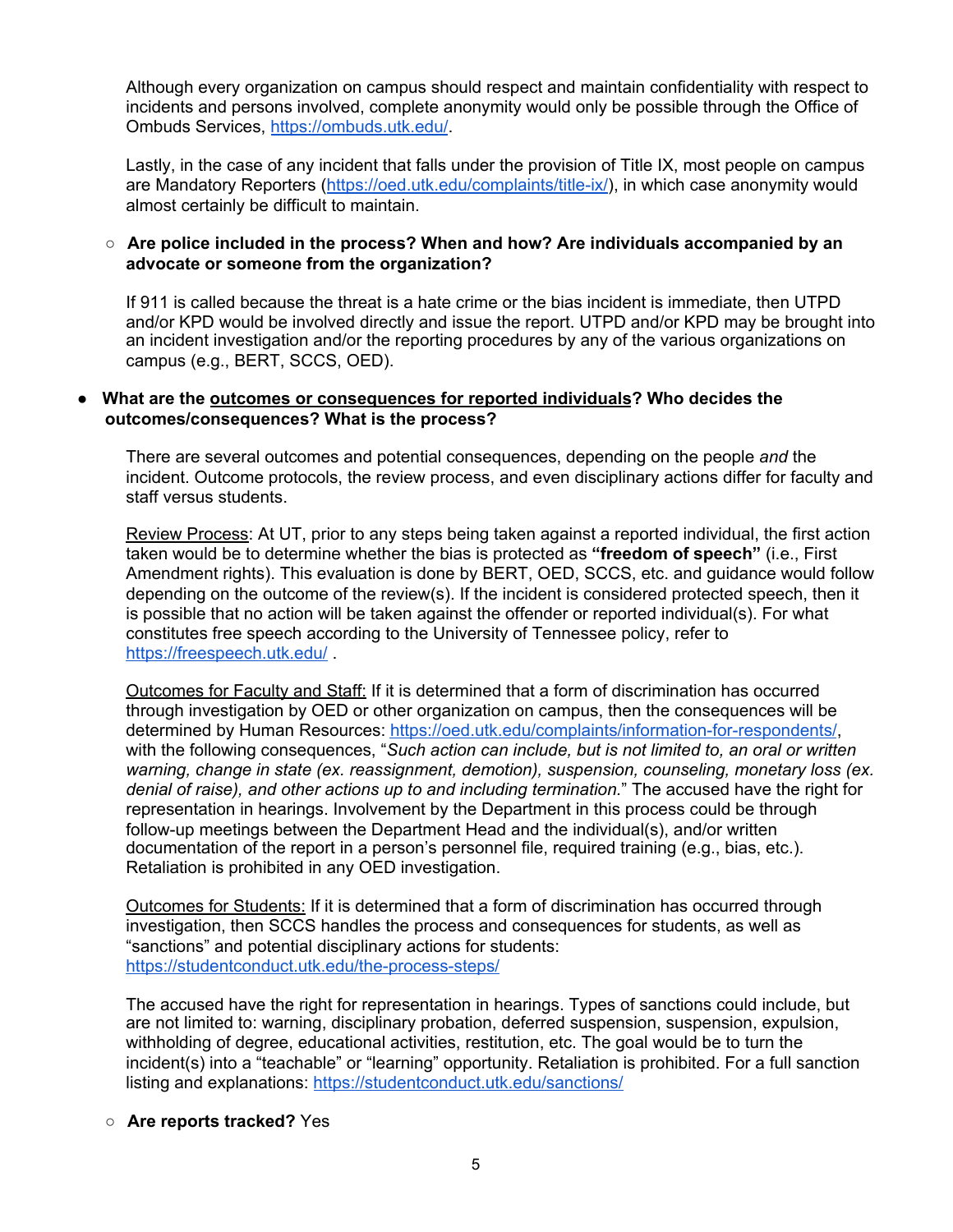# ○ **How are they tracked? By who?** Bias Education & Referral Team (BERT)

# **○ Are repeated complaints escalated to a disciplinary board? What is the process?**

If follow-up actions by individuals for whom complaints have been lodged are retaliatory in nature, then further review and consequences (by OED for faculty and staff) or sanctions (by SCCS for students) would be assessed. Retaliation should be reported immediately to OED and is prohibited by the University's nondiscrimination (and sexual harassment) policies (<https://oed.utk.edu/complaints/retaliation/>).

From the BERT, OED, and SCCS websites, there do not appear to be clear definitions of what constitutes a microaggression or what a microaggression is. Microaggressions are subtle nonverbal, verbal, behavioral, and environmental discriminatory expressions based on the intersection of race, gender, age, or other identity (e.g., disability, gender identity or expression, immigration or citizenship status, marital status, national origin, ethnicity, veteran status, religion and/or religious practice, sexual orientation, socioeconomic status, weight, political affiliation, medical condition, mental health, or any combination of these or related factors). Microaggressions occur on a more frequent, repeated, sometimes daily, basis<sup>1</sup>. Resources to train against microaggressions on campus, such as through the Center for Career Development and Academic Exploration [\(https://career.utk.edu/employer-diversity-inclusion/\)](https://career.utk.edu/employer-diversity-inclusion/), are available.

But, it is unclear how microaggressions are included under the umbrella of "bias incident" or how repeated complaints against an individual or group for microaggressions are dealt with at the Departmental, College, or University levels, according to the organizational, including OED or SCCS, websites.

 $\triangleright$  The Pod identified the lack of clarity regarding microaggressions, and repeated reporting of microaggressions, as a weakness and an area where improvements could be made.

## ● **What resources are available for individuals reporting?**

Following reporting an incident, through the potential process of hearings and decision outcomes, individuals who did the reporting are protected against retaliation or repercussions: <https://oed.utk.edu/complaints/retaliation/>.

However, resources available for individuals reporting an incident were not clearly available from the OED or SCCS online materials. Reporters can use third-party individuals to remain anonymous throughout reporting or initially, but it is unclear whether reporters have access to counselors or advocates during the reporting process or follow-up review, potential hearings, etc.

 $\geq$  The Pod identified this as a weakness. People who are reporting incidents should have access to automatic counseling and advocate resources, particularly if the review process and assessment of actions and/or sanctions takes place over a long period of time (i.e., a semester or longer). Counselors or advocates should be the same race, ethnicity, and/or gender.

## ● **What resources are available to groups raising issues or proposing changes?**

Individuals or groups raising issues can include faculty, staff, students, and community members. Depending on the nature of the issue, a meeting with organizational leadership and the designation of working groups or committees, as well as surveys, are possible.

<sup>1</sup>https://www.knoxnews.com/story/opinion/columnists/george-korda/2017/03/07/george-korda-uts-microaggressionslaboratory-where-free-speech-priority/98841498/